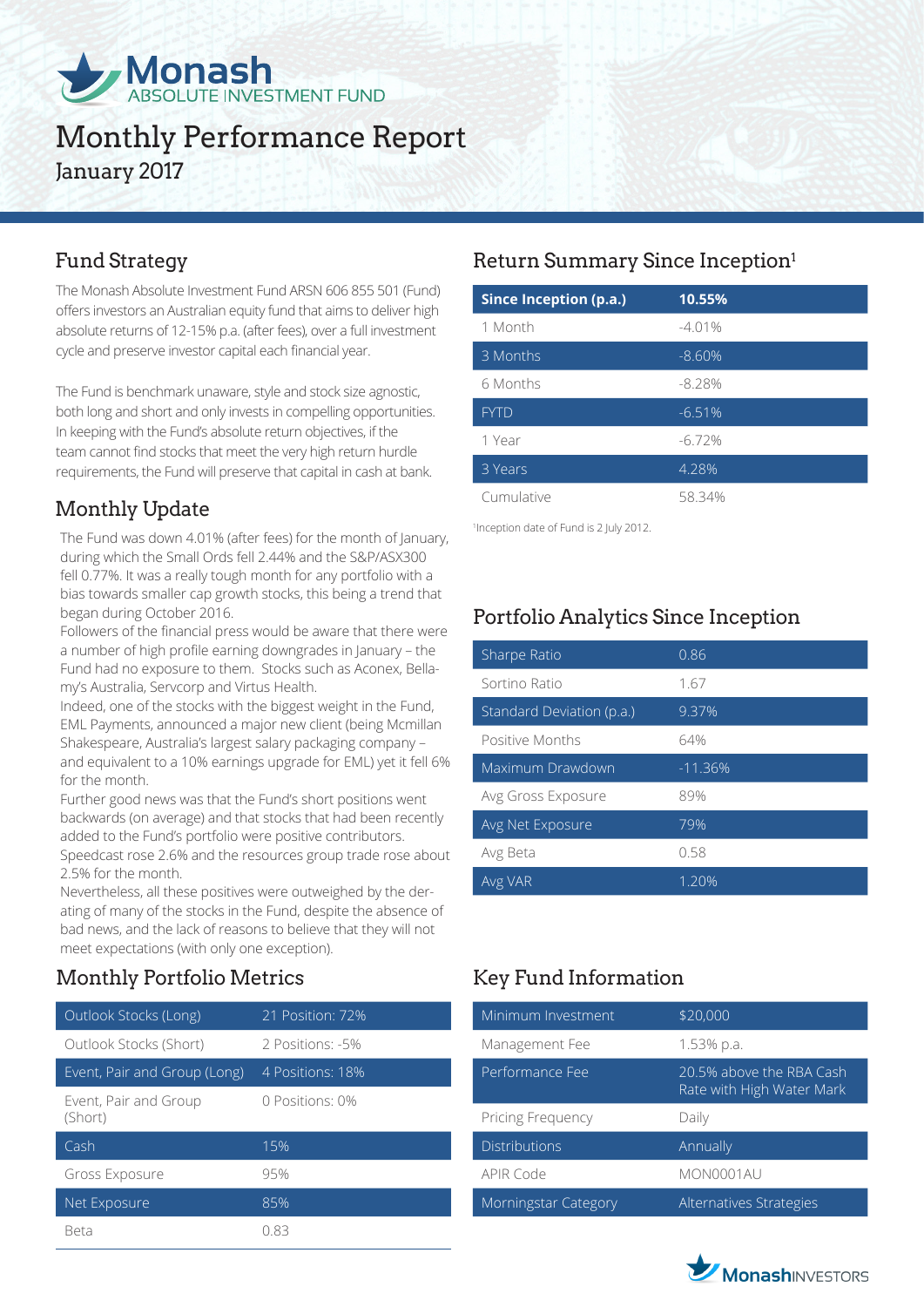

# Monthly Performance Report January 2017

The Fund's portfolio is exposed to a relatively concentrated group of businesses that have strong outlooks and are delivering growth, but they are all well within the Fund's weight stock limits. Monash Investors have been progressive sellers of many of these stocks as their prices were rising, and this discipline has helped during these adverse conditions. Monash Investors are not trying to catch falling knives either. Monash Investors' view is that value is now even more compelling for the Fund's outlook stocks.

February 2017 is a reporting month and Monash Investors' waits for confirmation of how the Fund's stocks are going. While Monash Investors can't control short term market trends, they have every confidence that the underlying success of these businesses will be reflected in their share prices sooner or later.

#### **A Comment on 2016 from Simon Shields, Portfolio Manager at Monash Investors (the Investment Manager of the Fund)**

At Monash Investors we are always looking to find stocks that will make money (long or short) for the Fund and we set the bar high for growth and for value. At the same time, we try to avoid low growth stocks that just go up and down with the market. Sometimes this is easier to do than other times, and 2016 was a tough year for the Fund despite avoiding the high profile stock 'blow ups' and numerous profit downgrades in well-known stock names.

Every investment manager has a view on the market: that's what they're are paid for. I could well be wrong but on balance I am positive. There has been a lot of stimulus provided by central bankers for a long time now, and as usual they have lagged winding it back in their response to recovery. The markets are coming out of the Global Financial Crisis (GFC) (financial crises take a long time to get over) and the down leg of the resources super cycle at the same time. Europe is being stimulated by working age population growth, the USA will be stimulated by likely tax cuts and infrastructure spending at a time of tight employment. The Chinese want a steady ship as they move to next year's political transition. Monash Investors see the glass half full, rather than half empty. There is still a lot of cash on the sidelines, and there is no euphoria.

Resources hit their low point near the start of 2016 and rose steadily (we completely missed it, but forecasting commodity price changes is not a key part of what Monash Investors does – we are very bottom up, not much top down); subsequently the overall change in sector leadership since October 2016 has been pretty sharp. We don't see the main reason for the fall in prices of small cap growth stocks being because there is a lack of appetite for risk, or that people don't want to look out a couple of years for earnings. We see it very much part of a sector

### Cumulative Return Since Inception



## Gross/Net Exposure Since Inception

#### Gross/Net Exposure Since Inception



rotation where the marginal dollar is being allocated to resources at the same time as there has been some transitioning away from small cap managers in Australia. This has arisen because most investors and investment managers have been so underweight resources post the super cycle, and underweight large cap stocks generally because they have been unappealing. In the USA small cap stocks have done well. By the way, many of the Fund's stocks have USD revenues, which is another positive for their valuations.

Going forward, Monash Investors will continue to seek out businesses that meet the Fund's hurdles, and be ruthless in exiting them if they discover that they are wrong. In general, the Fund's stocks have been continuing to do very well as businesses, so Monash Investors are hopeful of a good reporting season.